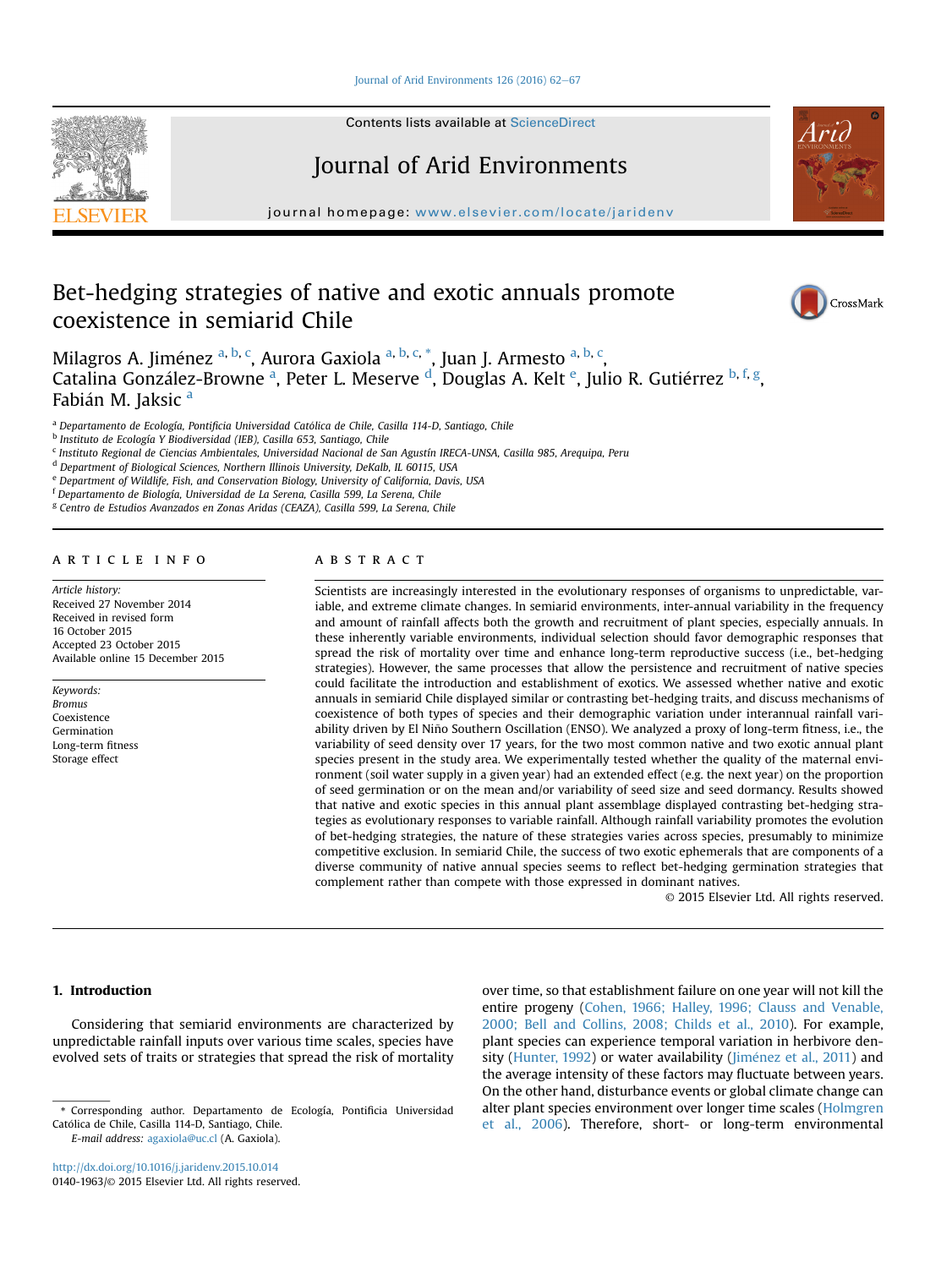fluctuations lead to intergenerational variation in vital rates ([Hairston, 1996\)](#page-5-0) and, by direct implication, fitness. Accordingly, three evolutionary responses have been described that can account for plant species capacity to cope with unpredictable and extreme climate fluctuations: adaptive tracking, phenotypic plasticity, and bet-hedging strategies [\(Gutschick and BassiriRad, 2003; Chown](#page-5-0) [et al., 2010; Simons, 2011\)](#page-5-0). Since climate change is expected to lead to increasingly variable environments during this century ([Karl and Trenberth, 2003\)](#page-5-0), bet-hedging characters may be crucial determinants of altered community dynamics, extinction or invasion risk [\(Childs et al., 2010\)](#page-5-0), or coexistence too.

The term "bet-hedging" refers to a strategy wherein an individual bypasses opportunities for immediate reproductive gain in favor of long-term reproductive success ([Cohen, 1966](#page-5-0)), considering the trade-off between the expected value of fitness and its variance for a given genotype or life history strategy [\(Philippi and Seger,](#page-5-0) [1989\)](#page-5-0). Accordingly, bet-hedging strategies may involve traits that promote the production of fewer and larger offspring (i.e. conservative strategy), or of variable-sized offspring where traits with increased variance spread the risk over the time (i.e. diversified strategy) [\(Westoby, 1981; McGinley et al., 1987; Simons and](#page-5-0) [Johnston, 1997](#page-5-0)). Irrespective of the strategy, bet-hedging traits have evolved to minimize fitness variance, and hence the risk of reproductive failure in fluctuating environments [\(Cohen, 1966;](#page-5-0) [Philippi and Seger, 1989](#page-5-0)). Such traits are suboptimal under average conditions but reduce the variance in fitness [\(Gillespie,](#page-5-0) [1974](#page-5-0)), thereby maximizing geometric mean fitness across generations [\(Simons, 2002, 2011; Venable, 2007\)](#page-5-0). For plant ecologists, bethedging traits are measurable features that mediate the mean--variance fitness relationship ([Childs et al., 2010\)](#page-5-0).

At the community level, differences in bet-hedging strategies among species should contribute to coexistence, because they favor temporal partitioning of environmental resources [\(Shmida and](#page-5-0) [Ellner, 1984;](#page-5-0) [Chesson, 2003\)](#page-5-0). Since semiarid ecosystems are often highly variable, with punctuated weather patterns in terms of both precipitation and temperature [\(Huxman et al., 2004; Holmgren](#page-5-0) [et al., 2006; Guti](#page-5-0)é[rrez et al., 2010](#page-5-0)), recent studies have highlighted the role that bet-hedging strategies play in promoting the coexistence of annual plant species [\(Clauss and Venable, 2000;](#page-5-0) Tielbörger and Valleriani, 2005; Venable, 2007), or even among native and exotic species (Jiménez et al., 2011).

Frequently, exotic annual plants may invade the plant assemblage of semiarid ecosystems either because they share similar traits with native species, but are competitively superior ([Baker,](#page-5-0) [1974; Sakai et al., 2001\)](#page-5-0), or alternatively, because invasive species differ from native ones in their bet-hedging strategies [\(Simons,](#page-5-0) [2011](#page-5-0)). A recent analysis of a 17-year annual plant database from a semiarid ecosystem in northern Chile, documented that an extreme drought (i.e. La Niña year 1998) constituted a major disturbance to the annual plant community, facilitating invasion by exotic annual species (Jiménez et al., 2011). This study showed that plant cover of two exotic annuals, Schismus arabicus and Erodium cicutarium, recorded in the annual plant assemblage since 1989 (i.e. when the long-term study started), increased in 300% after the dry La Niña-year of 1998. Furthermore, the analysis by [Jim](#page-5-0)é[nez et al. \(2011\)](#page-5-0) also showed that the 1998-La Niña represented a window of opportunity that allowed exotics to increase in cover at the expense of the two most dominant native annuals, Plantago hispidula and Bromus berterianus, which decreased their cover in 83% in subsequent year. However, long-term trends showed that exotic annuals never outcompeted native annuals and that after eight years the community assemblage regained their initial cover values (*Jiménez* [et al., 2011](#page-5-0)). We therefore hypothesize that these native and exotic annual species should express different bet-hedging traits that allow them to persist in spite of large cover fluctuations and

coexist in a highly variable environment.

For annual plants, bet-hedging traits may include seed dormancy, seed-size distribution, delayed flowering, and delayed fruiting [\(Simons, 2011](#page-5-0)). In terms of seed dormancy for instance, seed germination may be strongly restricted to situations that favor seedling establishment and growth [\(Cohen, 1966; Clauss and](#page-5-0) [Venable, 2000; Mayhew, 2006](#page-5-0)). These species should have backup mechanisms allowing seed germination to occur when resources are abundant, no matter how unpredictable these situations may be [\(Philippi, 1993; Clauss and Venable, 2000; Letnic,](#page-5-0) [2000\)](#page-5-0). In this case, the distribution of seed germination over multiple years decreases the probability that in a bad year all seedlings could die without reproducing ([Clauss and Venable,](#page-5-0) [2000\)](#page-5-0). In relation to seed size one bet-hedging strategy is that shown by mothers that produce a range of offspring sizes, while an alternative strategy is shown by mothers whose seeds are consistently larger than the long-term optimal size ([Crean and Marshall,](#page-5-0) [2009\)](#page-5-0). Here, we will focus on differences in seed size, seed germination and seed production as measures of bet-hedging strategies for exotic and native annuals from semiarid Chile.

#### 2. Methods

#### 2.1. Study site

Our study was conducted in the semiarid scrublands of Fray Jorge Forest National Park (30° S, 71° 40' W, FJ henceforth), Chile. The local climate has a strong Mediterranean influence [\(L](#page-5-0)ó[pez-](#page-5-0) [Cortes and L](#page-5-0)ó[pez, 2004](#page-5-0)), with extended dry periods of  $6-7$ months (November-April) and rainfall entirely concentrated  $($ >95%) in the austral winter months (May $-$ August). Annual rainfall measured at the weather station in FJ averages  $125 \pm 18$  mm (mean  $\pm$  1 SE, CV = 73%) over the last 25 years. Years with high annual rainfall are strongly associated with extreme ENSO events. During the period of records, 1991–1992, 1997 and 2002 had annual rainfall between 240 and 360 mm, while 1988 and 1990, were extremely dry, with reported annual rainfall of 11 and 33 mm respectively ([Jim](#page-5-0)é[nez et al., 2011](#page-5-0)). Predominant vegetation is a mixed scrubland with presence of evergreen and summerdeciduous shrubs,  $1-3$  m in height, and a seasonal ground layer of annual herbs. The thorny evergreen shrub Porlieria chilensis dominates the overstory layer with 25-35% cover, and coexists with two drought-deciduous species, Proustia pungens  $(10-20\%)$ cover) and Adesmia bedwellii (3-6% cover), leaving ample open spaces between shrubs where ephemeral plant cover develops from late winter to early spring (Gutiérrez et al., 1993; Meserve [et al., 2003](#page-5-0)).

#### 2.2. Data collection

#### 2.2.1. Long-term plant cover and seed bank data

To evaluate differences in long-term reproductive success as a proxy of species fitness we analyzed 17 years of data on seed density and trends in plant cover for the two most dominant native (P. hispidula and B. berterianus) and exotic (E. cicutarium and S. arabicus) annual species. These four annuals exhibited contrasting trends in plant cover associated with climatic extremes over the study period (Jiménez et al., 2011). They are henceforth referred to by genus only.

We used plant cover data collected annually in control plots from the large-scale experiment established in 1989 in FJ [\(Guti](#page-5-0)é[rrez](#page-5-0) [et al., 2010; Gaxiola et al., 2014](#page-5-0)). Since 1989, cover of ephemeral plants was measured each year at the peak of the growing season (September–October) using the point intercept method. In each of four  $75 \times 75$  m plots, foliage and species intercepting 10 random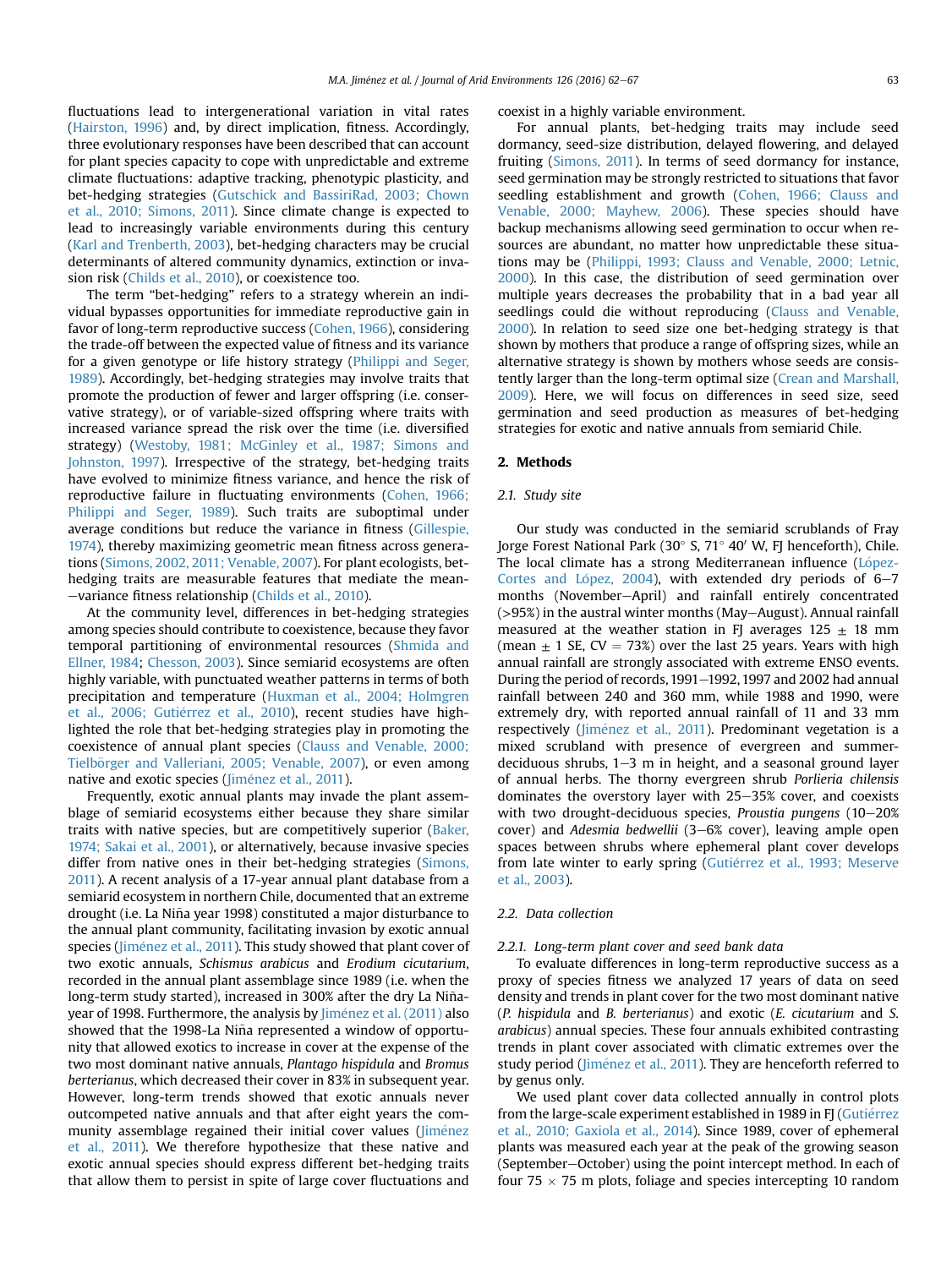1.5 m-long segments subdivided into 30 points (5 cm intervals) along four 75 m permanent transects were recorded. Control plots had low (1-m high) fencing with 2.5 cm mesh, buried ~40 cm, with openings (5 cm diameter) to allow the access of small mammal species, hence representing the complexity of all biotic interactions inherent to the study site. The total number of points per plot was 1200 and we analyzed 52 plot samples overall (4 plots  $\times$  17 years). Plant cover by species was estimated as the proportion of points where the species was recorded.

To obtain annual seed density by species, we analyzed seed bank data for the 17 years since 1989 (Gutiérrez and Meserve, 2003). Soil samples were collected from the same control plots in December each year, as seed densities are maximal in early summer (Gutiérrez [and Meserve, 2003](#page-5-0)). Seeds were extracted from soil by mechanical separation using a fine mesh sieve  $(0.5-3.35$  mm), with the smallest seeds extracted by flotation. All seeds were oven-dried and identified to species under a stereoscopic microscope (NIKON SMZ-10) using a reference seed collection from the study site.

# 2.2.2. Manipulative experiments to test the effects of maternal environment

We performed a field experiment to test whether the quality of the maternal environment under which a plant grows has an extended effect (i.e. following generation) on the mean values and/ or variability of seed size and seed germination, both characters related to bet-hedging. For this we considered two experimentally created maternal environments, one where rainfall was equivalent to an ENSO year (i.e. high rainfall), and the other equivalent to a below average, control year. We used synoptic predictions provided by the Climate Prediction Center of the NOAA ([NOAA, 2008](#page-5-0)) to assess whether 2008 was going to be a wet or below average year and thus decided to conduct the experiment during 2008. We then created two maternal environments by setting up five 1  $\mathrm{m}^2$ -plots (control) that received only the rainfall of that year (i.e. in 2008 rainfall was 96 mm) and five irrigated plots where water was added to complete the equivalent of an ENSO year. Irrigated plots received the equivalent of 120 mm plus 96 mm, while control plots received only natural rainfall. We added water to the five irrigated plots during the winter months of 2008 at the same time it was raining. At the end of the growing season (i.e. December), entire plants were harvested and ripe seeds of the two native and exotic annual species studied were collected inside the 1  $m^2$ -plots.

Seeds collected from this field experiment were used to test the effects of the maternal environment on seed size (i.e. mass) and germination. The number of annuals inside the plots varied between 3 and 10 individuals, and all seeds produced in each plot were collected. Because of the limited plot size  $(1 \text{ m}^2)$ , we had a restricted number of seeds. Nonetheless, we managed to get at least 10 seeds per species per plot, completing 50 seeds per species per environment (100 seeds per species). We first assessed variability in seed size as the coefficient of variation of seed mass of 10 viable seeds per species per treatment. Secondly, we tested for differences in mean seed mass per species per maternal environment. Seed mass was obtained weighing each seed with a Mettler Toledo analytical balance.

Subsequently, we conducted germination assays in the laboratory for the collected seeds using a controlled-environment, growth chamber (12 h light-12 h dark, at constant temperature of 18 °C, following [Vidiella and Armesto, 1989\)](#page-5-0). Seeds were individually wrapped in paper towels soaked in tap water, and placed separately in pots (7 cm diameter  $\times$  3 cm depth), covered with aluminum foil, and watered every two days. Five replicate pots per species for each maternal environment were set up containing 10 seeds each. The number of seeds germinated (seedlings emerged) was counted every other day. Seeds were kept separated to assure that seeds in each pot corresponded to a single 1  $m^2$ -experimental plot, and "plot" was included as a random variable in the analyses.

### 2.3. Data analyses

# 2.3.1. Long-term fitness and germination success

We used the ratio of annual seed production by a given species to its annual cover (%) as a proxy of species per capita reproductive success. We then calculated long-term variation (i.e. 17-year data) in reproductive success as the geometric mean and geometric standard deviation (GSD) of per capita reproductive success. It must be noted that per capita reproductive success is based on plant cover measurements of a finite number of plants and hence is measured with uncertainty, thus the geometric SD measurement could be slightly biased by the inclusion of a small sample of the within-year variance. We corrected this by bootstrap resampling of seed density and plant cover for each species with 1000 permutations. The GSD of a species reproductive success was used to estimate species long-term fitness.

To assess whether there was a trade-off between species longterm reproductive success and seed germination as suggested by [Venable \(2007\),](#page-5-0) we plotted the proportion of seeds germinated in the laboratory trials versus the GSD of long-term species reproductive success (i.e. analysis of long-term data). Taken into consideration that we used seeds that came from plants that grew under two different environmental scenarios, we consider that seed variability represents conditions of two different years and not only one. Finally, to determine the dependency of seed germination on water availability, we used a linear regression analysis to test the relationship between per capita reproductive success and annual precipitation. For this analysis, we used precipitation data from the Fray Jorge weather station, recorded since 1989.

#### 2.3.2. Water manipulation and seed germination

We calculated mean germination success per species and treatment as the proportion of germinated seeds in all pots for both maternal environments (i.e. irrigated and control treatments). Seed germination data were arcsine-square root transformed and differences in the proportion of seed germination between treatments were assessed for each species by a Student's t-test.

#### 2.3.3. Water manipulation and seed size

To analyze variability in seed size (i.e. mass) for both maternal environments we calculated the Coefficient of Variation (CV) of logtransformed seed weight per species and treatment. CV has been previously used to examine offspring variability, because it describes the standard deviation as a percentage of the sample mean, and therefore, higher CVs are less likely to be an artifact of increases in the mean [\(Crean and Marshall, 2009](#page-5-0)). We used a nested ANOVA to evaluate differences in seed mass CV between treatments per each species. For this we treated "experimental plots" as a random effect and "maternal environment" (i.e. water treatments) as the fixed effect, given the small sample size of this experiment we analyzed each species separately. Finally, species with CVs of seed mass above 50% were considered diversified bet-hedgers [\(Crean](#page-5-0) [and Marshall, 2009](#page-5-0)), producing seeds of different sizes that could germinate under a range of environmental conditions [\(Simons,](#page-5-0) [2011\)](#page-5-0).

## 3. Results

#### 3.1. Long-term fitness and germination success

In this semiarid community both dominant native annuals had much lower long-term fitness (geometric standard deviation of per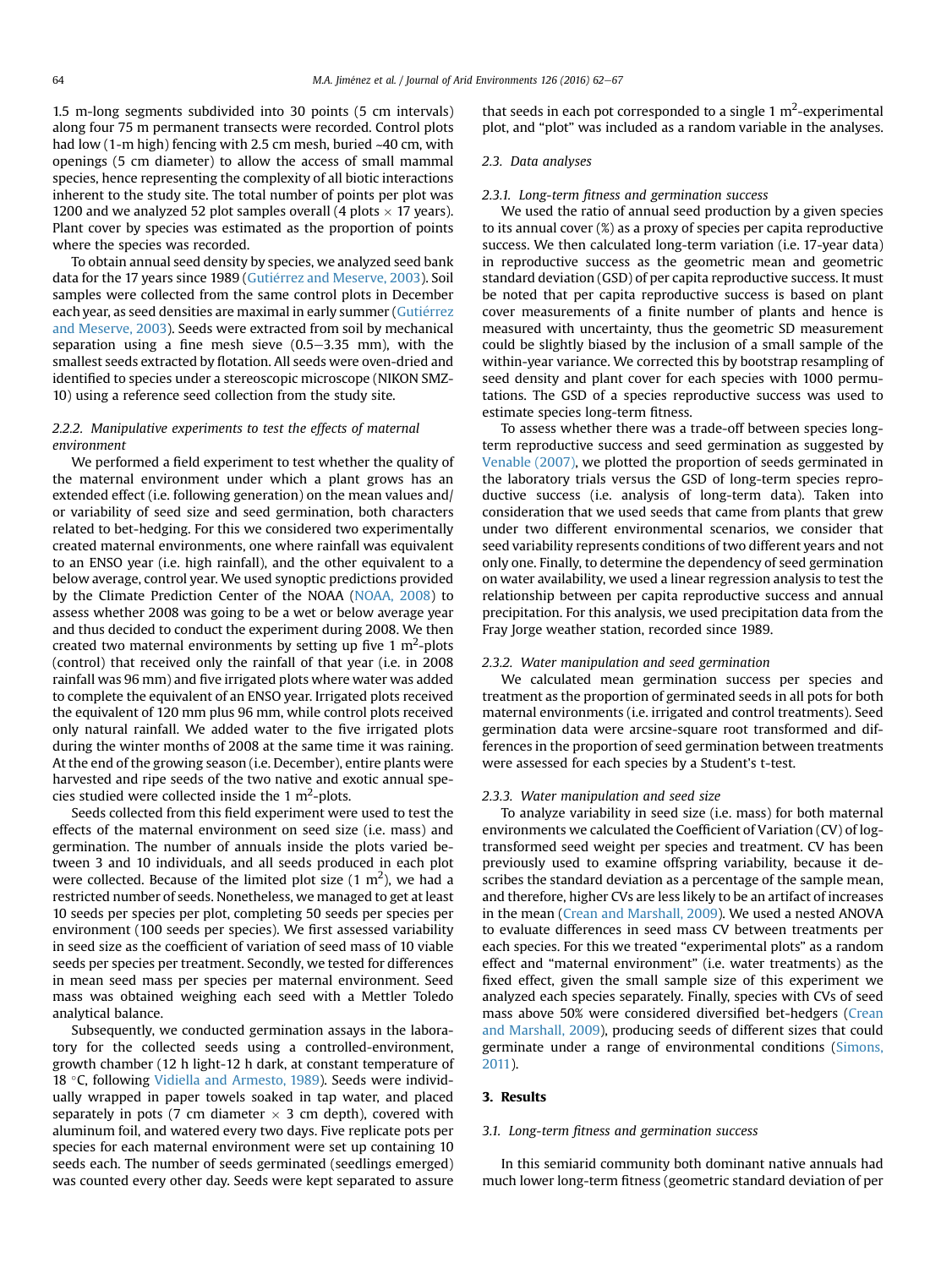<span id="page-3-0"></span>capita seed production  $= 7.85$  and 3.03 for Bromus and Plantago, respectively; X axis in Fig. 1) than the two most common exotic annuals, Erodium and Schismus (18.5 and 12.8, respectively; X axis in Fig. 1). Moreover, both native species had higher seed germination success, measured as proportion of germinated seeds in laboratory trials, than the two exotic species, suggesting a trade-off between long-term fitness (low in natives, high in exotics) and their immediate reproductive success (germination success, high in natives, low in exotics), as predicted by bet-hedging (Fig. 1). Only for the exotic Schismus, we found a significant relationship between long-term fitness and annual rainfall ( $r^2 = 0.36$ ,  $p = 0.03$ , n = 9); no trend was observed for the native grass Bromus  $(r^2 = 0.32, p = 0.07;$  $n = 11$ ), native Plantago ( $r^2 = 0.09$ ,  $p = 0.22$ ,  $n = 13$ ) or the exotic Erodium ( $r^2$  = 0.0001, p = 0.98). Germination success for both exotic species, Erodium and Schismus, in the lab trials was very low, 0.14 and 0.09 respectively, with low standard deviations of seed germination, 0.13 and 0.11, respectively. In contrast, the native Bromus presented the highest seed germination, with a proportion of 0.96 germinated seeds, along with the lowest standard deviation in seed germination  $(\pm 0.08)$ . In turn, the other native species, Plantago, had the highest standard deviation of seed germination  $(\pm 0.37)$ , and an intermediate proportion of 0.41 germinated seeds (Fig. 1). Plantago presented higher germination success among seeds derived from plants from control plots than plants from watered plots (t = 2.42, df = 4,  $p = 0.04$ ). For the other three species, there were no differences between treatments (Bromus:  $t = 1.63$ , df = 4, p = 0.17, Erodium:  $t = 1.44$ , df = 4, p = 0.19, and Schismus, t = 0.76, df = 4, p = 0.46; Fig. 2).

#### 3.2. Seed size variability

There was no clear differentiation between exotic and native annuals in terms of coefficient of variation of seed size. For the four



GSD long-term reproductive success

Fig. 1. Differences in mean germination fraction (proportion of germinated seeds in both maternal environments) plotted against the variation in long-term fitness for two native and two exotic annual plants from semiarid Chile. Variation in long-term fitness is estimated as the geometric standard deviation of long-term reproductive success (e.g. GSD of seed density/plant cover, over 17 years). Brbe: Bromus berterianus, Erci: Erodium cicutarium, Plhi: Plantago hispidula and Scha: Schismus arabicus. Vertical error bars represent one standard deviation of seed germination and horizontal bars represent one standard deviation of the geometric deviation of long-term fitness obtained from bootstrapping with 1000 permutations.



Fig. 2. Germination fraction measured as the proportion of seed germination of seeds derived from plants grown in two contrasting maternal environments (Control: 100% average annual rainfall, Watered: Up to 230% annual rainfall). Species name codes as in Fig. 1. Error bars represent two standard errors.

species there were no effects of "plot" (Bromus:  $F_{1,1} = 0.43$ ,  $P = 0.51$ , Plantago  $F_{1,1} = 1.34$ ,  $P = 0.24$ , Erodium:  $F_{1,1} = 0.51$ ,  $P = 0.47$ , and Schismus,  $F_{1,1} = 0.17$ ,  $P = 0.67$ ), hence significant differences in CV were associated with maternal environment. Of the four species the CV of seed size was lowest for Schismus (exotic) and CV did not differ between treatments ( $F_{1,1} = 0.12$ ,  $P = 0.72$ ). CV of Plantago (native) was also very low and differences in CV between control and watered plots were barely significant ( $F_{1,1} = 3.78$ , P < 0.05; Fig. 3). In Bromus, CV was above 25% and we found differences between treatments ( $F_{1,1}$  = 58, P < 0.001; Fig. 3). CV in seed size of the exotic Erodium was high in both treatments but we still found differences ( $F_{1,1}$  = 59.1, P < 0.001), and *Erodium* was the only annual plant of this study with a CV of seed size larger than 50% and this was observed in seeds derived from plants grown in watered plots (Fig. 3).



Species'

Fig. 3. Coefficient of variation in seed size of native and exotic annual species from semiarid Chile. Seeds were obtained from plants grown in two contrasting maternal environments (Control: 100% average annual rainfall, Watered: Up to 230% annual rainfall). Erci: Erodium, Plhi: Plantago, Brbe: Bromus and Scha: Schismus.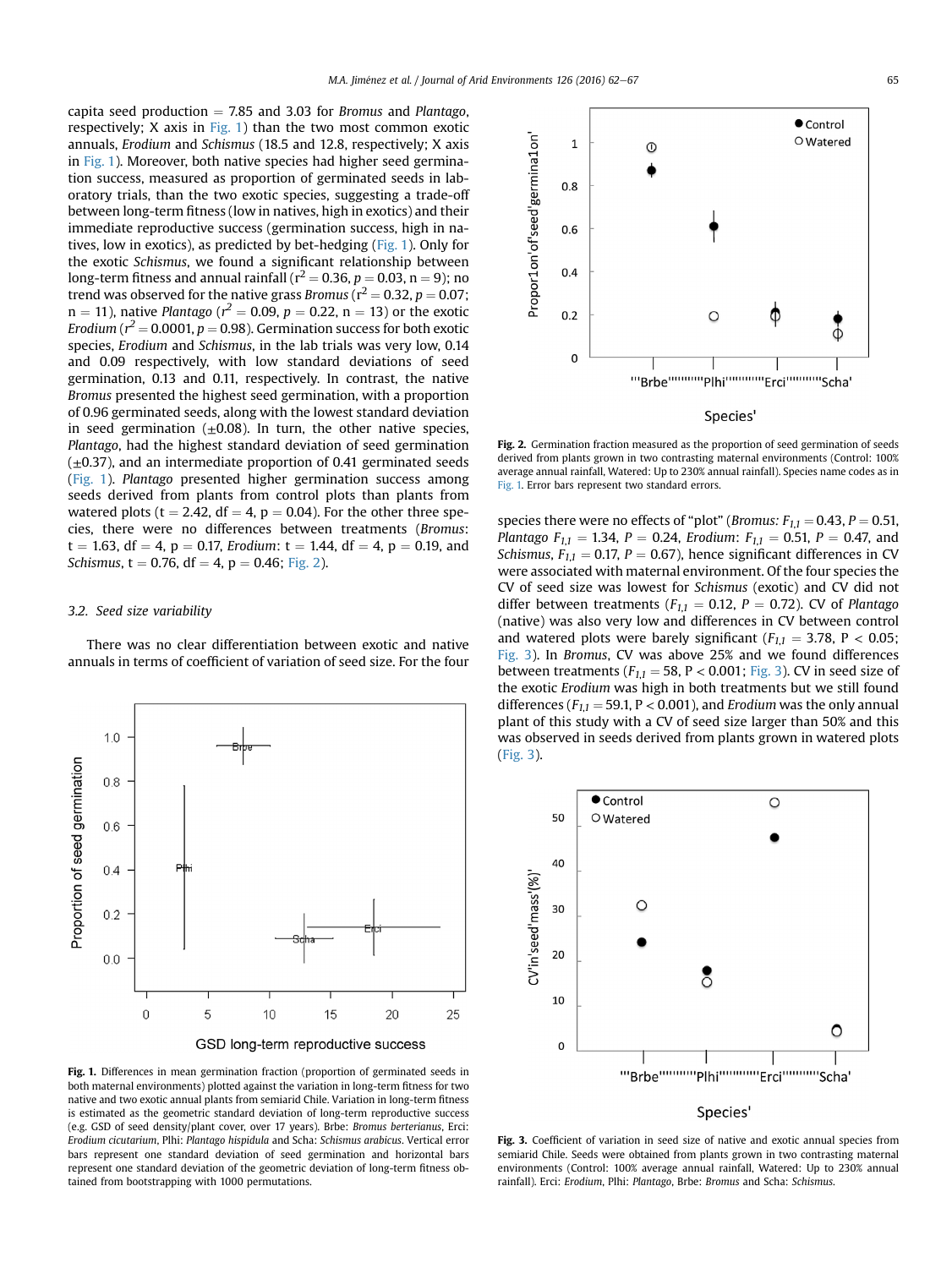# 4. Discussion

We found differences in bet-hedging strategies among annual plants in terms of seed production, germination, and size, and these differences may contribute to the long-term coexistence of these two groups of plants in semiarid Chile by promoting resource partitioning over space and time under conditions of high resource variability ([Chesson et al., 2004; Jim](#page-5-0)é[nez et al., 2011](#page-5-0)). Indeed the four co-existing exotic and native annual species in this study have different bet-hedging strategies revealed by different levels of variability in long-term reproductive success [\(Fig. 1](#page-3-0)), seed germination ([Figs. 1 and 2\)](#page-3-0), and variability in seed size ([Fig. 3](#page-3-0)). Such different bet-hedging traits and strategies should promote annual plant coexistence in this semiarid ecosystem characterized by strong seasonality and inter-annual variability of rainfall.

Recently [Venable \(2007\)](#page-5-0) empirically demonstrated the presence of a trade-off between long-term reproductive success (i.e. longterm fitness) and the geometric standard deviation (GSD) of longterm reproductive success. On one end of this trade-off are those species low demographic variation among years (i.e. low GSD of long-term reproductive success) characterized by low variation in the production of seeds per unit plant biomass, and on the other end of the trade-off are those species with high demographic variation among years with a high variability in the production of seeds per unit plant biomass ([Venable, 2007\)](#page-5-0). Thus, investing in plant biomass does not guarantee greater reproductive success in exotic species. Indeed, the fact that native annuals had lower variation in long-term reproductive success than exotic annuals ([Fig. 1](#page-3-0) X axis) suggests that in the last 17 years, seed production per plant cover has been more stable in natives than in exotic species. Accordingly, germination success should have been higher in native annuals than in exotics, since native annuals seem to have lower variation in long-term reproductive success than exotics ([Fig. 1\)](#page-3-0), but we did not find a significant correlation for these traits. Nonetheless, considering that very few seeds of both exotics germinated (i.e. a proportion  $<$ 0.10) and that both species showed had high variability in long-term fitness, it can be inferred that in the last 17 years exotic species had experienced greater demographic variation than native species ([Fig. 1\)](#page-3-0). We conclude that during the last 17 years, coexisting exotic and native annuals in this semiarid community have experienced different levels of demographic variation associated with differences in seed germination; the physiological mechanisms behind these differences are yet to be studied.

A high proportion of overall seed germination (Y axis [Fig. 1\)](#page-3-0) and differences in percent germination between seeds from the two contrasting maternal environments (e.g. watered vs. control, or normal year; [Fig. 2\)](#page-3-0) can reflect a diversified bet-hedging strategy ([Tielb](#page-5-0)ö[rger and Valleriani, 2005](#page-5-0)). Accordingly, the native Plantago could be classified as a diversified bet-hedger as it showed high seed germination ([Fig. 2](#page-3-0)) and germination differed significantly as a result of maternal environment. These two traits illustrate the case of a diversified bet-hedging strategy for Plantago. Differential seed germination resulting from differences in the reproductive plant's maternal environment was also reported in a study conducted in the Negev Desert ([Tielb](#page-5-0)ö[rger and Valleriani, 2005](#page-5-0)). In accordance with our results, Tielbörger and Petrů [\(2010\)](#page-5-0) found lower seed germination in seeds from plants grown under favorable maternal environments (see Plantago in [Fig. 2\)](#page-3-0) (2010). An explanation for these counterintuitive results is that seeds coming from mothers that experienced a good year (e.g. wet year) may have different germination thresholds in terms of rain pulses than seeds coming from mothers that experienced a bad (e.g. dry year). Therefore species can reduce the risk of false germination (sensu [Timson,](#page-5-0) [1965](#page-5-0)) if conditions become less favorable in the following year. On the other native annual Bromus does seem not have a bethedging strategy as it showed the highest proportion of germinated seeds irrespective of long-term fitness [\(Fig. 1](#page-3-0)) and germination was not affected by maternal environments. In contrast, both exotics showed very low germination irrespective of maternal environment [\(Fig. 2](#page-3-0)), hence exotics are conservative bet-hedgers for this trait.

The low CV of seed mass observed in Plantago and Schismus ([Fig. 3](#page-3-0)), regardless of the maternal environment, indicates that seed size remains nearly constant despite environmental variation, which reflects a conservative bet-hedging strategy for this seed trait. In contrast, Bromus seems to have a diversified strategy regarding seed size variability, as we found that CV of seed size differed between maternal environments [\(Fig. 3\)](#page-3-0). At the same time, seed germination was very high in Bromus [\(Fig. 1](#page-3-0)) irrespective of environmental conditions (i.e. low variability in long-term fitness). Consequently, plant traits associated with high quality seeds in the case of Bromus may be playing a key role in the demographic success of this species in this strongly variable semiarid environment.

The widespread exotic Erodium is characterized by a diversified bet-hedging strategy, based on the results showing low seed germination percentage (Y axis [Figs. 1 and 2](#page-3-0)) and high CV in seed size ([Fig. 3\)](#page-3-0). Previous studies have shown that Erodium seeds have physiological dormancy ([Figueroa et al., 2004\)](#page-5-0), a condition that may prevent false germination in bad years but may hamper germination in favorable years. When Erodium seeds are scarified, by breaking the seed coat, the proportion of seeds that germination increases from 0.18 to 0.75 (M. Jiménez et al., unpublished data). In the present study, there were no differences between seeds from the two maternal environments (watered and control, [Fig. 2](#page-3-0)) in the proportion of seeds germinated. Therefore, Erodium may compensate for its low germination by producing seeds that start to germinate early in the season, and early germination could be an advantage by pre-empting space during years of high precipitation. [Jim](#page-5-0)e[nez et al. \(2011\)](#page-5-0) found that Erodium and Schismus were the only two annual species that increased their relative plant cover (%) in FJ after the extreme dry event of 1998, presumably because the dormant seed bank of these species emerged in the following rainy years of 2000, 2001 and 2002 (Jiménez et al., 2011).

Our results suggest that the exotic annual grass Schismus displayed a conservative bet-hedging strategy based on the low proportion of seeds that germinated [\(Fig. 2\)](#page-3-0) and the low CV of seed size for irrigation and control treatments [\(Fig. 3](#page-3-0)). From our perspective these results show that irrespective of annual rainfall (e.g. our two water treatments) variability in seed size is relatively constant and seed germination is on average very low for this species. Similar results had been previously reported by [Gutterman \(1996\),](#page-5-0) who considered that Schismus had an "opportunistic" strategy of partial germination whereby few seeds germinate even after very small rainfall pulses (i.e.  $5-10$  mm) but also very few individuals die if those small pulses were not followed by more rain. This strategy may explain the increased cover of Schismus in Fray Jorge following the extreme drought event of 1998, which negatively impacted native annuals such as Bromus and Plantago (Jiménez et al., 2011), but temporarily promoted Schismus.

We have shown that annual species in this semiarid plant community exhibit different bet-hedging straits, but neither natives nor exotics can be grouped in relation to these strategies. In terms of long-term fitness (i.e. geometric standard deviation of long-term reproductive success), both natives Plantago and Bromus were conservative, whereas the exotics, Erodium and Schismus, did not show a clear strategy [\(Fig. 1](#page-3-0)). For the rest of the bet-hedging traits evaluated here (seed germination, variability in seed size), we did not find a clear separation between native and exotic annual species. We must conclude that annual species coexist in this